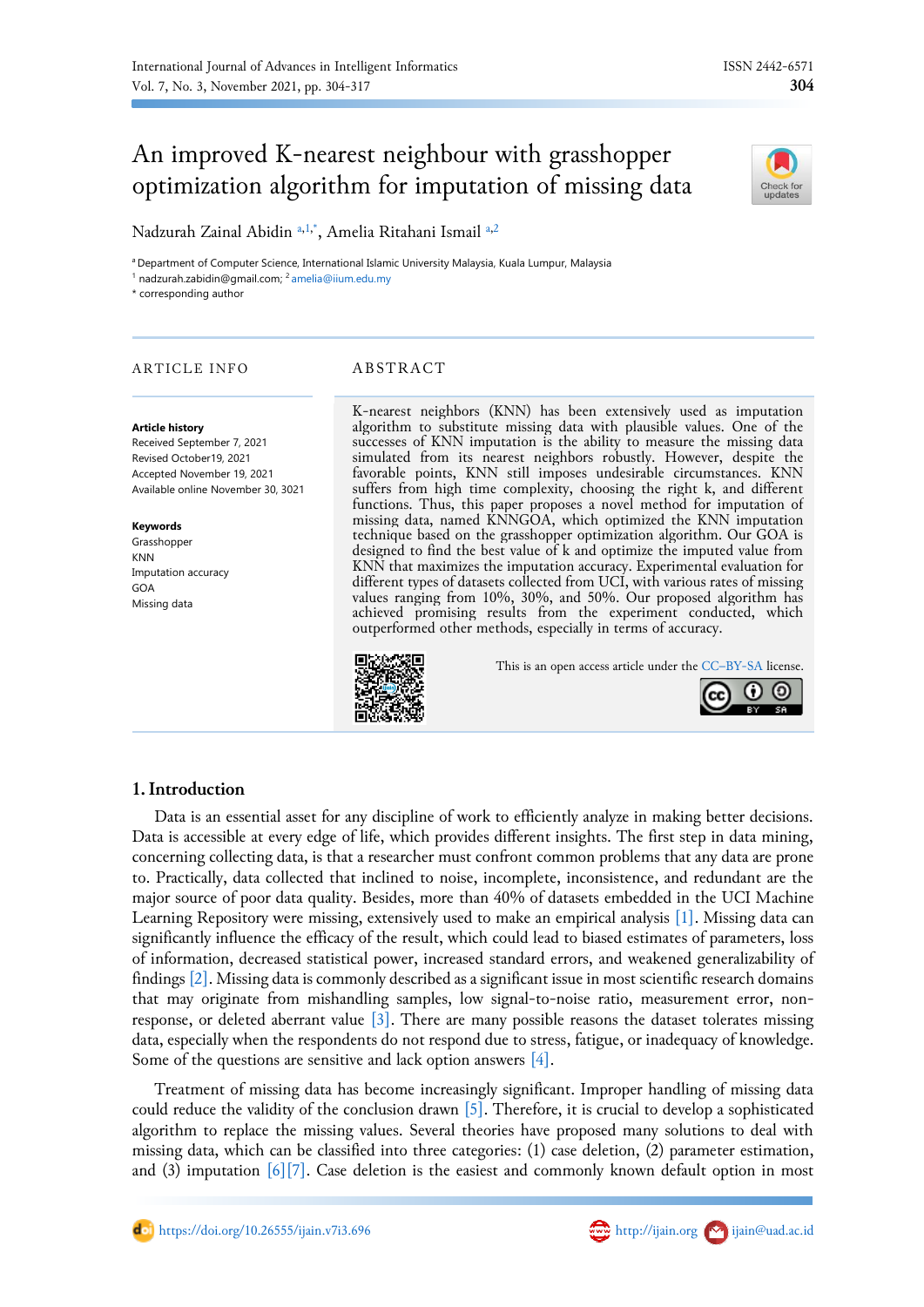statistical analyses. At the same time, parameter estimation implies maximum likelihood techniques to estimate a parameter's value that is most likely to have resulted in the observed data. This method does not impute any data, rather uses each case available to compute maximum likelihood estimates [\[8\].](#page-11-7) Although the parameter estimation approach is generally superior to case deletion, these two methods still suffer from high degree complexity, high sensitivity to outliers, and massive lost information. The third category, imputation, replaces the missing values with plausible estimates nearly to the actual values to make the data complete  $[9]$ . The objective is to employ known relationships that can be identified in the valid values of the data set to assist in estimating the missing values. Imputation preserves all cases by replacing the missing value with an estimated value based on other available information. Imputation theory is constantly developing, which has caught the attention of statistical and machine learning techniques. A well-known attempt to tackle missing value using statistical techniques is mean imputation. Mean imputation (sometimes called by substitution) replaces missing values by calculating a mean for the variable based on all cases that have data for that variable  $[10][11]$ . This technique can lead to bias and underestimates of standard errors. Despite this, machine learning techniques proposed many algorithms to investigate the efficacy of algorithms when dealing with missing data. Machine learning has gained increasing attention to universally solve missing data imputation issues.

The typical imputation strategy regarding K-nearest neighbors (KNN) has been extensively applied to solve the ubiquitous issues in incomplete data. The fundamental idea of KNN can be expressed as a straightforward, robustness, highly efficient, and powerful algorithm that is useful in matching a point with its closest neighbors for all data types, such as continuous, discrete, ordinal, and categorical. KNN imputation has always been known as the lazy and instance-based estimation method  $\lceil 12 \rceil \lceil 13 \rceil$ . The main benefits of KNN imputation are the ability to predict both qualitative and quantitative attributes, easily treat instances with multiple missing values, and consider the correlation structure of the data [6]. Moreover, the success of the KNN imputation algorithm relies on the excellent option of value k. The k in KNN represents the number of nearest neighbors. However, one of the well-known drawbacks of this approach is its inability to deal with high-dimensional and sparse data, which leads to the objective of this paper  $[14][15]$ . To overcome the limitation, we proposed to develop an optimization of KNN imputation based on one of the optimization algorithms, the Grasshopper Optimization Algorithm (GOA). A grasshopper optimization algorithm is recent population-based metaheuristics which have shown improved results and efficiencies in tackling issues with missing data [\[16\].](#page-12-5) The performances of the proposed algorithm will be compared with other optimization algorithms (Particle Swarm Optimization, Genetic Algorithm, Dragonfly Optimization) in terms of imputation accuracy.

The accuracy obtained from the state-of-art KNN imputation algorithm is not necessarily sufficient until it's proven to handle more versatile KNN with better accuracy. Therefore, this paper proposes a KNN based approach, with an additional optimization algorithm developed to improve the overall performance.

# **2. Method**

#### **2.1. K-nearest neighbors (KNN) Algorithm**

K-nearest neighbors (KNN) are universally recognized as one of the most powerful learning algorithms and used for a wide range of real-world applications. The efficacy of the KNN algorithm and its performances mainly depends on the distances or similarity measures and appropriate value for the parameter k  $[17]-[19]$ .

KNN is the most straightforward algorithm in imputing missing values [\[20\].](#page-12-7) This algorithm has been used to solve many predictive problems. In order to impute a value of a variable, KNN defines a set of nearest neighbors for a sample and substitutes the missing data by calculating the average of nonmissing values to its neighbors  $[21]$ – $[23]$ . There are many merits and demerits of KNN for imputation. However, despite the good points, KNN still imposes undesirable circumstances. KNN suffers from high time complexity, choosing the right k, and different functions.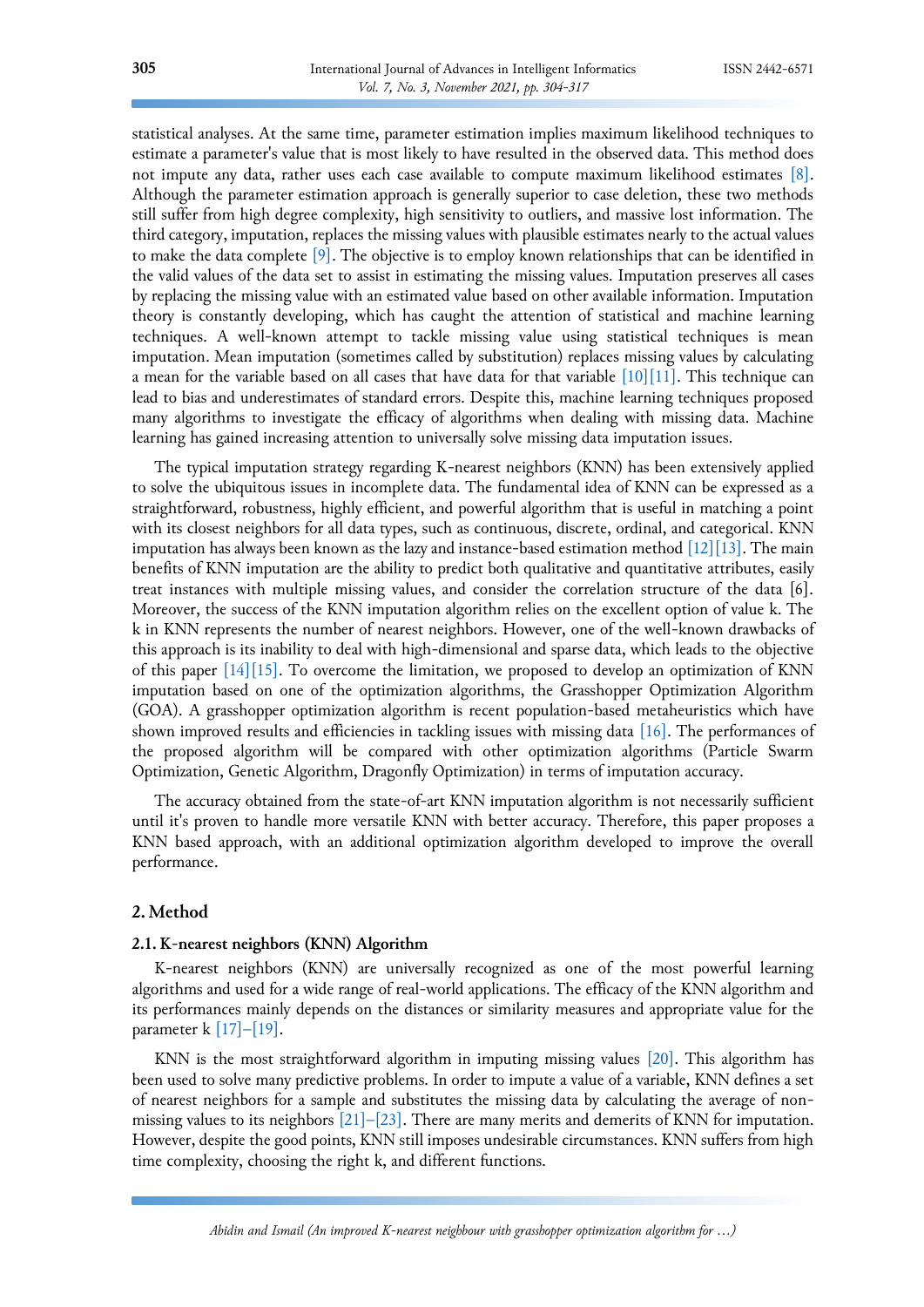Many articles, [\[1\]\[](#page-11-0)24]-[\[26\],](#page-12-9) have presented a novel method based on KNN to impute missing data. Most of the experimental work found that KNN efficiently and consecutively shows an accurate imputation on datasets better than any state-of-art algorithms. Besides, an extensive combination of the KNN approach with other ensemble approaches produced the highest robustness and accuracy [\[27\].](#page-12-10) Batista and Monard [\[8\]](#page-11-7) analyzed one preferred standpoint of KNN that is independent of missing data treatment, which makes the algorithm the most suitable imputation for any circumstances.

#### **2.2. Grasshopper Optimization Algorithm (GOA)**

Grasshopper Optimization Algorithm (GOA) is a recent swarm intelligence developed by Mirjalili *et al.* [\[28\]](#page-12-11) and Luo *et al.* [\[29\]](#page-13-0) that mimics the behavior of grasshopper swarms in nature. The grasshopper is an insect that can be considered a pest due to its nature damaging crop production and agriculture. These creatures are commonly found to be seen individually. However, they often join the swarm as one of the largest swarms of all creatures [\[30\]](#page-13-1)[\[31\].](#page-13-2) The swarm of grasshoppers is a nightmare for the farmers as the size can be of continental-scale [\[32\]](#page-13-3)[\[33\].](#page-13-4) The grasshopper's life cycle passes through three main stages: egg, nymph, and adult [\(Fig. 1\)](#page-2-0). Another unique quality of the grasshopper swarm is the swarming behavior found in both nymph and adulthood  $[34]$ . The nymph grasshopper does not have wings; thus, they slowly eat all vegetation on their path [\[35\].](#page-13-6) However, after a period of time, the grasshopper will become an adult with wings to form a swarm in the air and move fast to a large-scale region [\[30\].](#page-13-1)

<span id="page-2-0"></span>

**Fig. 1.** The life cycle of a grasshopper

The inspiration of GOA comes from the attacking strategy of a grasshopper on corps in the form of swarms. Although they are herbivores, they feed on grasses, leaves, and stems of plants, but when a swarm of grasshoppers infests farms or garden areas, they can cause extensive plant damage and loss. They manage to survive according to the gravitational and wind force so that these factors become helpful for them to attack crops of their target [\[36\]](#page-13-7) [\[37\].](#page-13-8) A grasshopper can easily be at a 'gregarious' state when an increase in the chemical serotonin in certain parts of the nervous system (which boosts mood in humans) initiates the swarming behavior. Besides, as claimed by Melina [\[38\],](#page-13-9) a solitary grasshopper could be made gregarious within 2 hours simply by tickling their hind legs to simulate the jostling they experience in the wild. Grasshopper optimization algorithm could be visualized as seen in [Fig. 2.](#page-3-0)

According to the US Department of Agriculture (USDA), a swarm of grasshoppers is punctual despite their structured formation. They strictly swarm to migrate in search of food between 10 am and 6 pm. There are clear skies, and the temperature has risen to at least 75 degrees Fahrenheit (24 degrees Celsius). Moreover, a grasshopper is reported as a very structured swarm as a way it joins the formation and flies in an organized way as a member of the swarm when approached by a dense group of flying grasshoppers, although a single grasshopper merely flying follows its random path [\[39\].](#page-13-10)

For this study, GOA favors KNN imputation methods by surviving to avoid local optima and finding the global space in the given space. Nevertheless, GOA beneficially balances exploration and exploitation to drive grasshoppers towards the global optimum. A fundamental assumption of GOA that may improve the processes of KNN imputation can be found in the way GOA finds its optimum solution. KNN estimates a value from its nearest neighbors while GOA has a high avoidance to find a solution between a set of neighborhoods and provides a solution among all possible solutions. Besides, one of the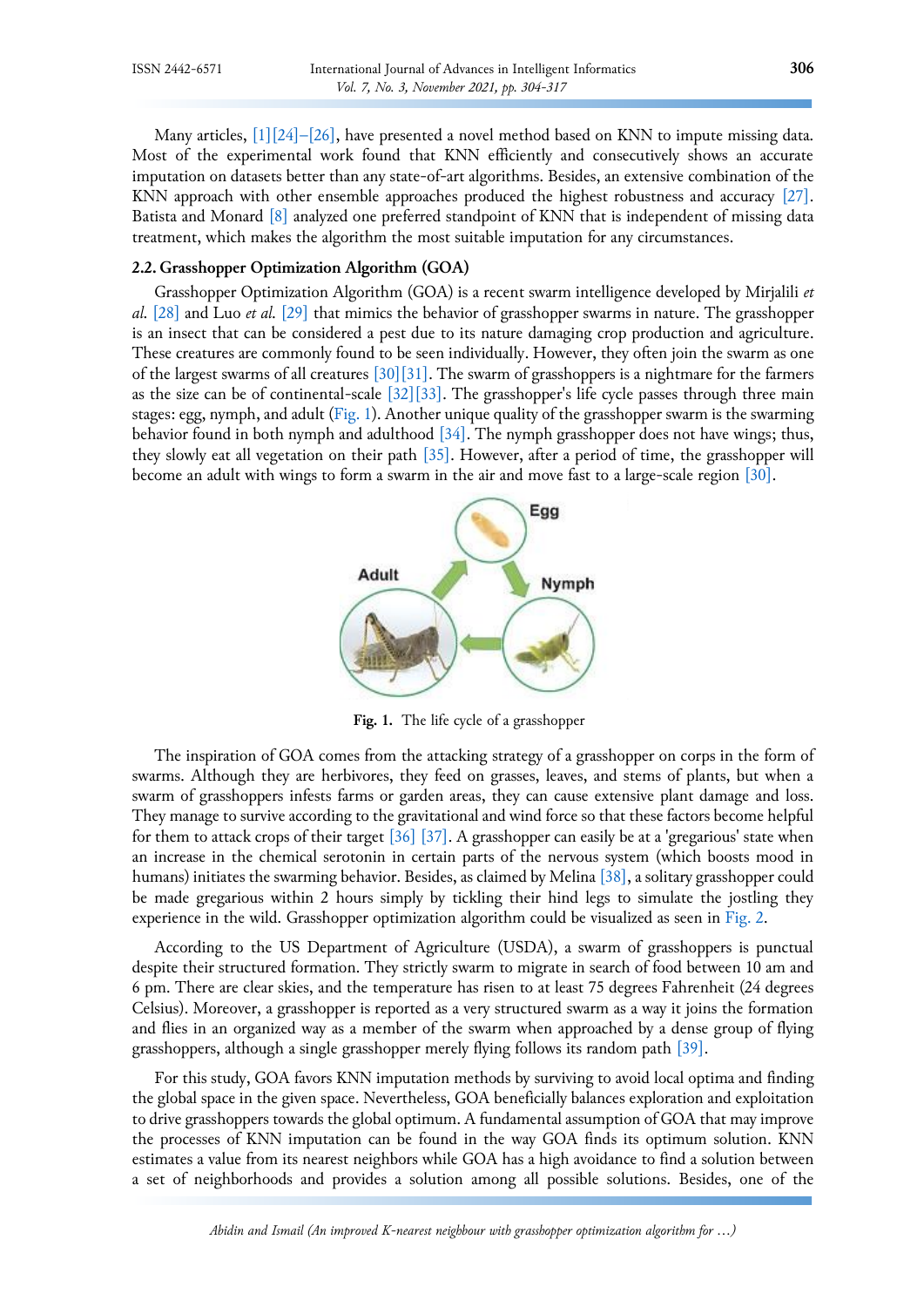<span id="page-3-0"></span>limitations of KNN imputation is that the algorithm searches through all datasets for estimating most similar instances, which takes a great deal of time. GOA favors KNN imputation in the sense of time complexity, where one of the main characteristics of grasshopper in the adulthood phase is long-range and abrupt movement.



**Fig. 2.**Grasshopper Optimization Algorithm

Three forces influence the position of each swarm grasshopper. The three forces are social interaction between an individual grasshopper and another grasshopper, *Si*; the gravity force on grasshopper, *Gi*; and Ai's wind advection. The mathematical model of the three forces and simulated grasshopper behaviors are presented as follows:

$$
X_i = S_i + G_i + A_i \tag{1}
$$

Note that to provide random behavior the equation can be written in  $X_i = r_1S_i + r_2G_i + r_3A_i$  where  $r_1$ , *r2*, and *r<sup>3</sup>* are random number in [0,1].

$$
S_i = \sum_{j=1}^{N} S(d_{ij}) \hat{d}_{ij} \tag{2}
$$

Where  $d_{ij}$  is the distance between the *i*-th and the *j*-th grasshopper, calculated as  $d_{ij} = |x_j - x_i|$ , s is a function to define the strength of social forces in equation 3, and  $(d_{ij})^* = (x_j - x_i) / d_{ij}$  is a unit vector from the *i*-th grasshopper to the *j*-th grasshopper.

The *s* function, which defines the strength between two social forces, attraction and repulsion between grasshoppers are calculated as follows:

$$
s(r) = f e^{\frac{-r}{l}} - e^{-r} \tag{3}
$$

Where *f*, *l* are the intensity of the attraction and the attractive length scale. Social behavior is affected by changing the parameters *f*, l.

The second affected force on the position of grasshopper is the gravity force which is calculated as follows:

$$
G_i = -g\widehat{e_g} \tag{4}
$$

Where *g* is the gravitational constant and *(eg) ̂*is a unity vector towards the center of the Earth. The *A* component in equation 1 is calculated as follows:

$$
A_i = u\widehat{e_w} \tag{5}
$$

Where *u* is constant drift and (*ew) ̂* is a wind direction unity vector. The nymph grasshopper movements is highly correlated with wind direction because they have no wings. The main process is to impute the dataset with KNN by calculating its nearest neighbors' distance between each missing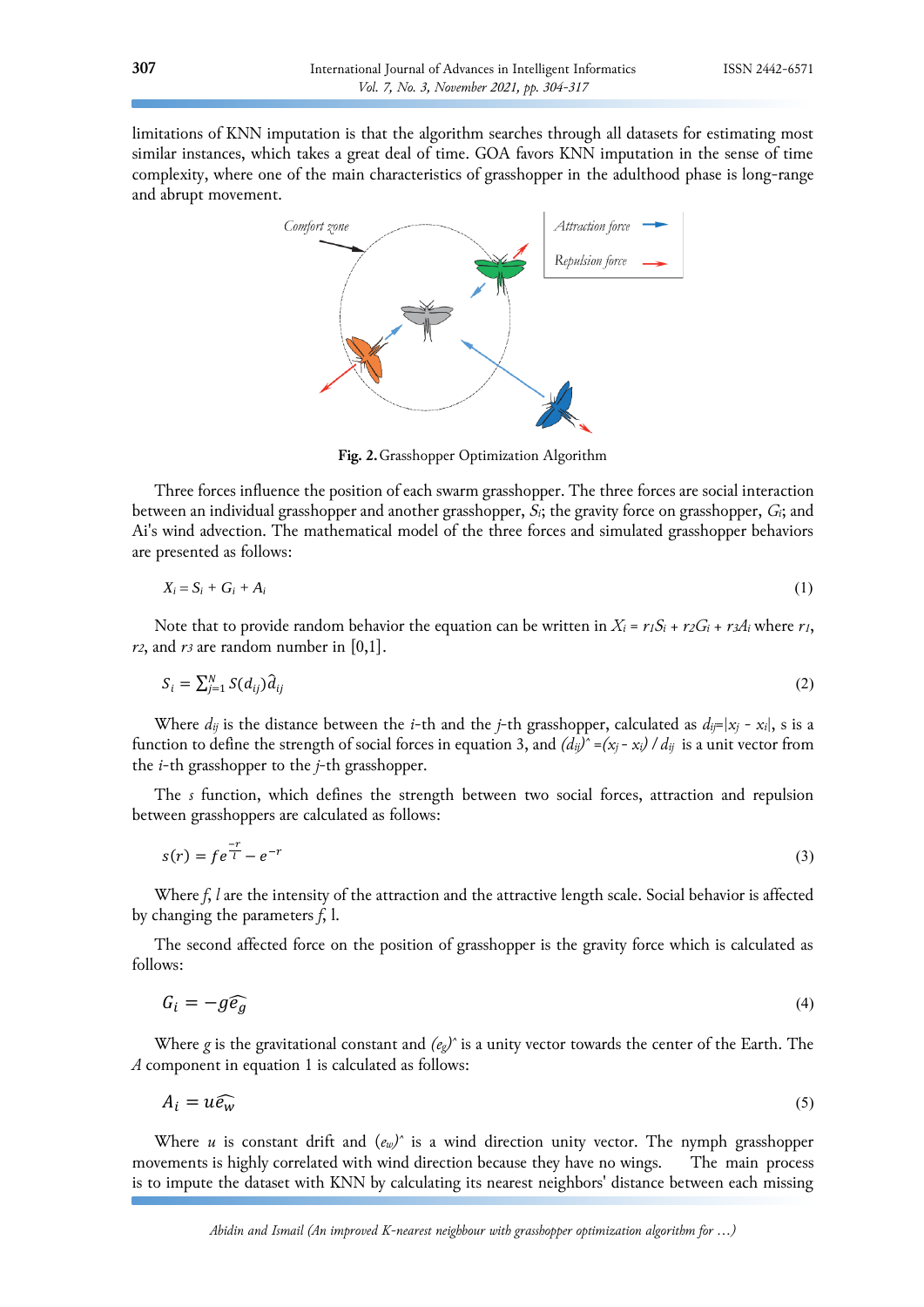data. Then, the imputed value will be optimized with GOA according to the information of the missing dataset.

# **2.3. Experiments Design**

In this section, the nine datasets used for this research are described. Data were acquired from public access websites such as *data.world*, UC Irvine Machine Learning Repository, *Kaggle.com* and Public Library of Science (PLOS One). The description of selected datasets is shown in the table below, including the domain, sources, number of instances, number of attributes, data types, and percentage of missing values.

| <b>Dataset</b>                          | Domain         | <b>Sources</b>           | Num of<br>instances | Num of<br>attributes | $%$ of<br>missing |
|-----------------------------------------|----------------|--------------------------|---------------------|----------------------|-------------------|
| Chronic Kidney Disease<br>(KD1)         | Medical        | <b>UCI ML Repository</b> | 35                  | 6                    | 7.23              |
| US. Chronic Disease<br>Indicators (KD2) | Medical        | Data world - data.gov    | 400                 | 26                   | 10.26             |
| <b>HCC</b> Survival                     | Medical        | <b>UCI ML Repository</b> | 165                 | 49                   | 10.22             |
| AKI                                     | Medical        | PLOSOne                  | 84                  | 24                   | 17.857            |
| <b>EHP</b>                              | Medical        | Data, world              | 2663                | 70                   | 38.73             |
| ECG                                     | Medical        | Kaggle                   | 132                 | 13                   | 7.69              |
| Blood test analysis                     | Medical        | Kaggle                   | 576                 | 5                    | 20                |
| Automobile                              | Transportation | <b>UCI ML Repository</b> | 204                 | 26                   | 20.59             |
| Air Quality                             | Engineering    | <b>UCI ML Repository</b> | 9357                | 14                   | 27.9              |

The data used in this paper are from the medical, engineering, and transformation domain. These three domains are claimed to be classified among the most beneficiaries in missing data subject. The nature of imputation was evaluated by comparing the imputed values against original values. The experiments will be computed regarding the accuracy, time complexity, and sensitivity of each imputation method. The parameters to evaluate the performance and measure the error differences between values are by employing Mean Absolute Error (MAE), Mean Squared Error (MSE), and Root Mean Squared Error (RMSE). These parameters are negatively oriented, which implies lower values are better. The three criteria significantly a meaningful representation that computes an error between two numeric vectors. An alternative for the corresponding significance tests is supported with Vargha – Delaney A test. The A test helps to assess the difference between two populations concerning a variable. Upon testing, each swarm optimization algorithm shall be compared to determine which results are greater or smaller from the KNN-imputed values [\[40\].](#page-13-11)

# **3. Results and Discussion**

The following table shows the analysis done to examine the performance of four machine learning algorithms performance: Decision Tree, K-Nearest Neighbors (KNN), Support Vector Machine (SVM), and Bayesian Network. Imputation with machine learning algorithm performs better than any statistical tools considering that machine learning is more flexible with better predictive accuracy. Nonetheless, a standard range of machine learning imputation algorithms will still introduce vague analysis results [\[41\].](#page-13-12)

# **3.1. Statistical Correlation**

In performing the visualization of all datasets between actual and predicted, a scatterplot is chosen to help illustrate a relationship between two variables. In a scatterplot, the points can discern a clear trend in the data. All the scatterplot figures in this subsection will visualize the differences between the actual and the imputed values for all seven medical datasets explained in the previous section.

A good scatterplot is best defined as the closer the data points forming a straight line from the origin out to high y-values. Besides, the best fit for this description is a strong, linear, and positive association between the two variables. Fig. [3 to Fig. 11](#page-5-0) illustrates of seven scatterplot correlations for all nine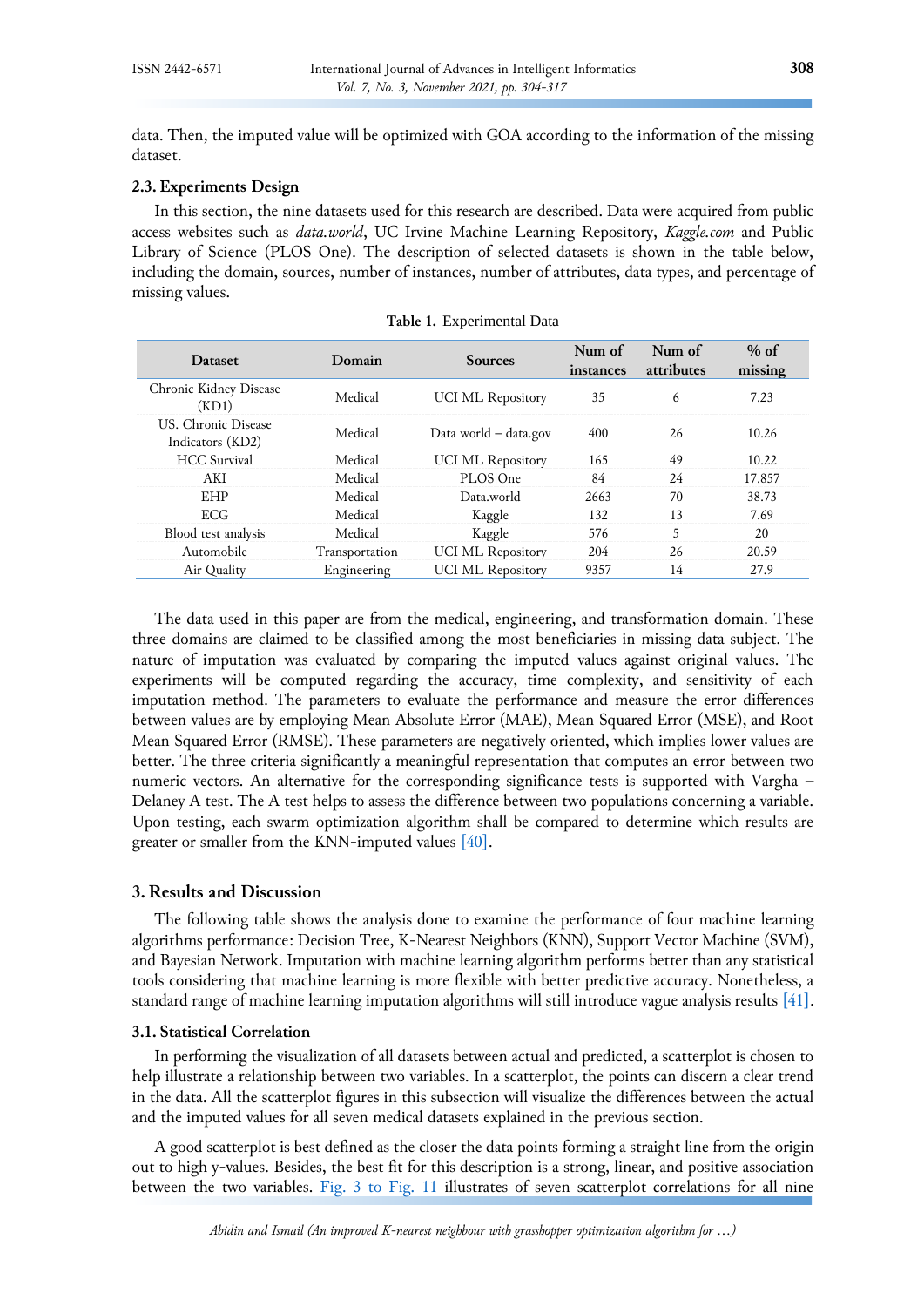datasets, which are KD1 [\(Fig. 3\)](#page-5-0), KD2 [\(Fig. 4\)](#page-5-1), HCC survival [\(Fig. 5\)](#page-6-0), AKI [\(Fig.](#page-6-1) 6), EHP phthalates [\(Fig. 7\)](#page-7-0), ECG [\(Fig. 8\)](#page-7-1), Blood test [\(Fig. 9\)](#page-8-0), Automobile [\(Fig. 10\)](#page-12-0), and Air Quality [\(Fig. 11\)](#page-9-0).

The results in [Fig.](#page-5-0) 3 demonstrate two things. First, there is a positive linear association between two variables for all subfigures. Second, for [Fig.](#page-5-0)  $3(b)$  and [\(d\),](#page-5-2) the association looks weaker compared to Fig. [3\(a\)](#page-5-0) and [\(c\).](#page-5-2) This result concludes that only the GOA algorithm presents a higher correlation for actual and imputed values after being optimized by a conventional KNN imputation algorithm.

<span id="page-5-0"></span>

<span id="page-5-2"></span>**Fig. 3.** Scatterplot for KD1 Datasets; (a) scatterplot for KNN, (b) scatterplot for KNNGA, (c) scatterplot for KNNPSO, (d) scatterplot for KNNGOA

The result in [Fig.](#page-5-1) 4 shows that the pattern is significantly identical between the actual value and imputed values for all metaheuristics algorithms.

<span id="page-5-1"></span>

**Fig. 4.**Scatterplot for KD2 Datasets; (a) scatterplot for KNN, (b) scatterplot for PSO, (c) scatterplot for GOA, (d) scatterplot for DA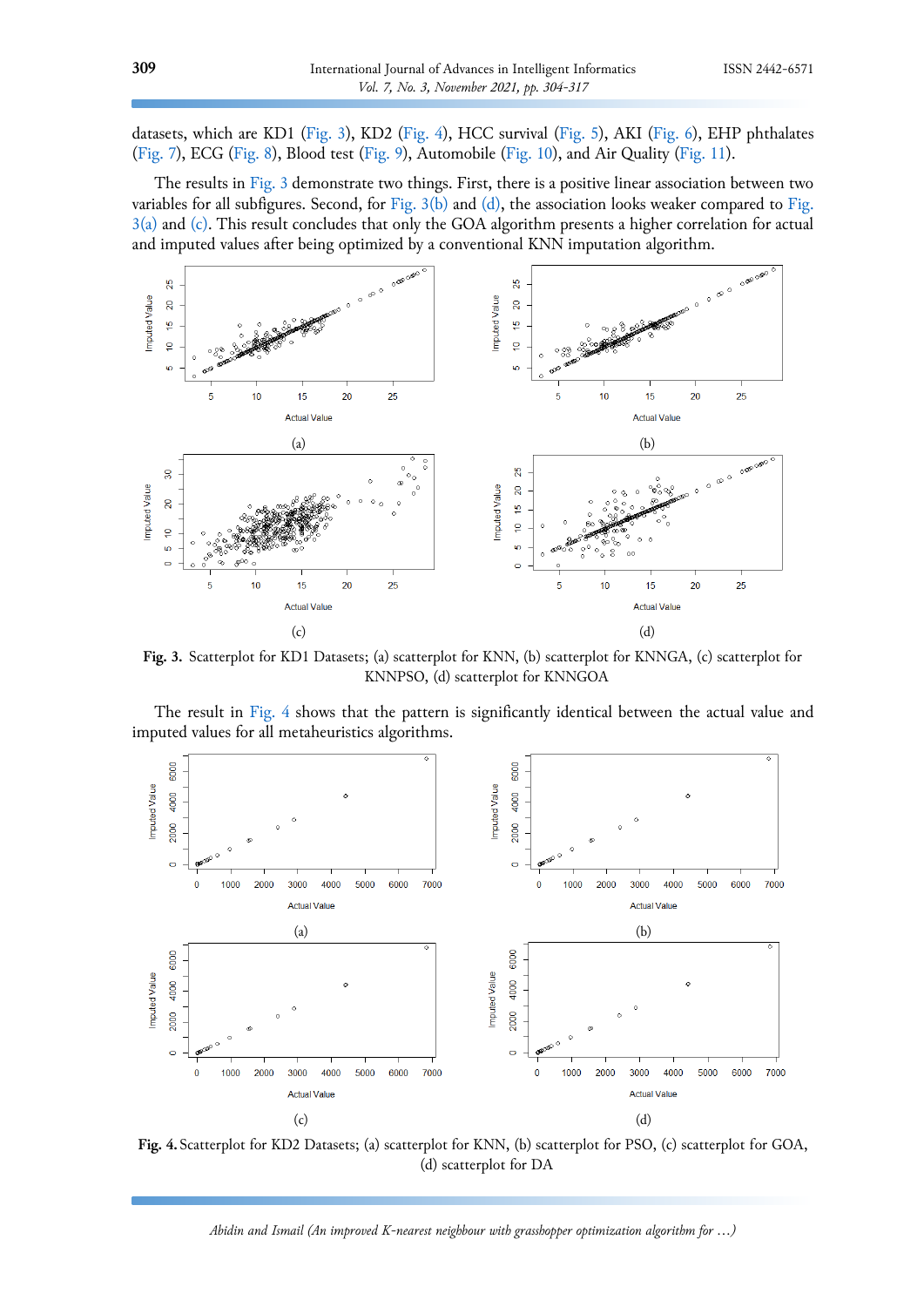[Fig.](#page-6-0) 5 highlights the trend of positive linear association but weak strength correlation between two variables. Among all subfigures in [Fig.](#page-6-0) 5, only GOA shows a positive, linear, and strong relationship between actual and imputed values. It signifies that both variables move in the same direction and are correlated for GOA.

<span id="page-6-0"></span>

**Fig. 5.** Scatterplot for HCC Datasets; (a) scatterplot for KNN, (b) scatterplot for KNNGA, (c) scatterplot for KNNPSO, (d) scatterplot for KNNGOA.

The result in [Fig.](#page-6-1) 6 demonstrates a moderate, positive, and linear relationship between actual and imputed values for the GOA algorithm. Unlike GOA, the scatterplot for all other metaheuristics algorithms displays a diverse form of correlations which can be statistically considered as no relationship measured.

<span id="page-6-1"></span>

**Fig. 6.** Scatterplot for AKI Datasets; (a) scatterplot for KNN, (b) scatterplot for PSO, (c) scatterplot for GOA, (d) scatterplot for DA.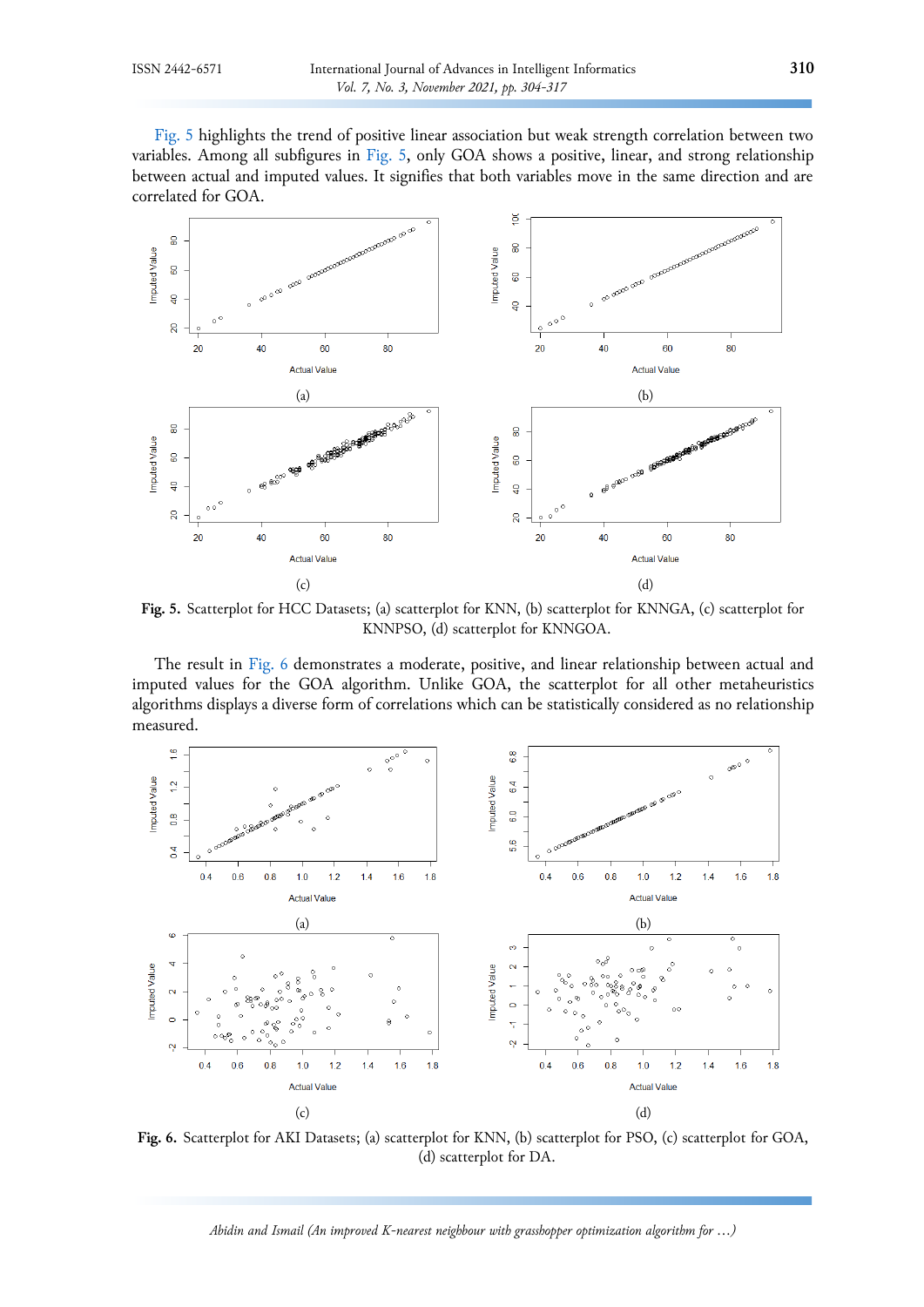[Fig.](#page-7-0) 7 shows one similar pattern for all eight metaheuristics algorithms where specifically, the data has a general look of a line going uphill. The finding best describes that it shows a positive linear association between two variables, actual and imputed values. Besides, to assess the relationship between the variables, [Fig. 7\(b\),](#page-7-0) [\(c\),](#page-7-2) and [\(d\),](#page-7-2) shows a stronger relationship, compared to [Fig.](#page-7-0) 7(a), which means higher correlation.

<span id="page-7-2"></span><span id="page-7-0"></span>

**Fig. 7.**Scatterplot for EHP Datasets; (a) scatterplot for KNN, (b) scatterplot for KNNGA, (c) scatterplot for KNNPSO, (d) scatterplot for KNNGOA

[Fig.](#page-7-1) 8 illustrates various relationships between the two variables for all metaheuristics algorithms. All points in the scatterplot [Fig. 8](#page-7-1) are far remotely to a straight line. However, [Fig.](#page-7-1) 8(b), and [\(c\)](#page-7-3) display a weak positive correlation which indicates that they tend to go up in response to one another for both variables, but the relationship is not very strong.

<span id="page-7-3"></span><span id="page-7-1"></span>

**Fig. 8.** Scatterplot for ECG Datasets; (a) scatterplot for KNN, (b) scatterplot for KNNGA, (c) scatterplot for KNNPSO, (d) scatterplot for KNNGOA.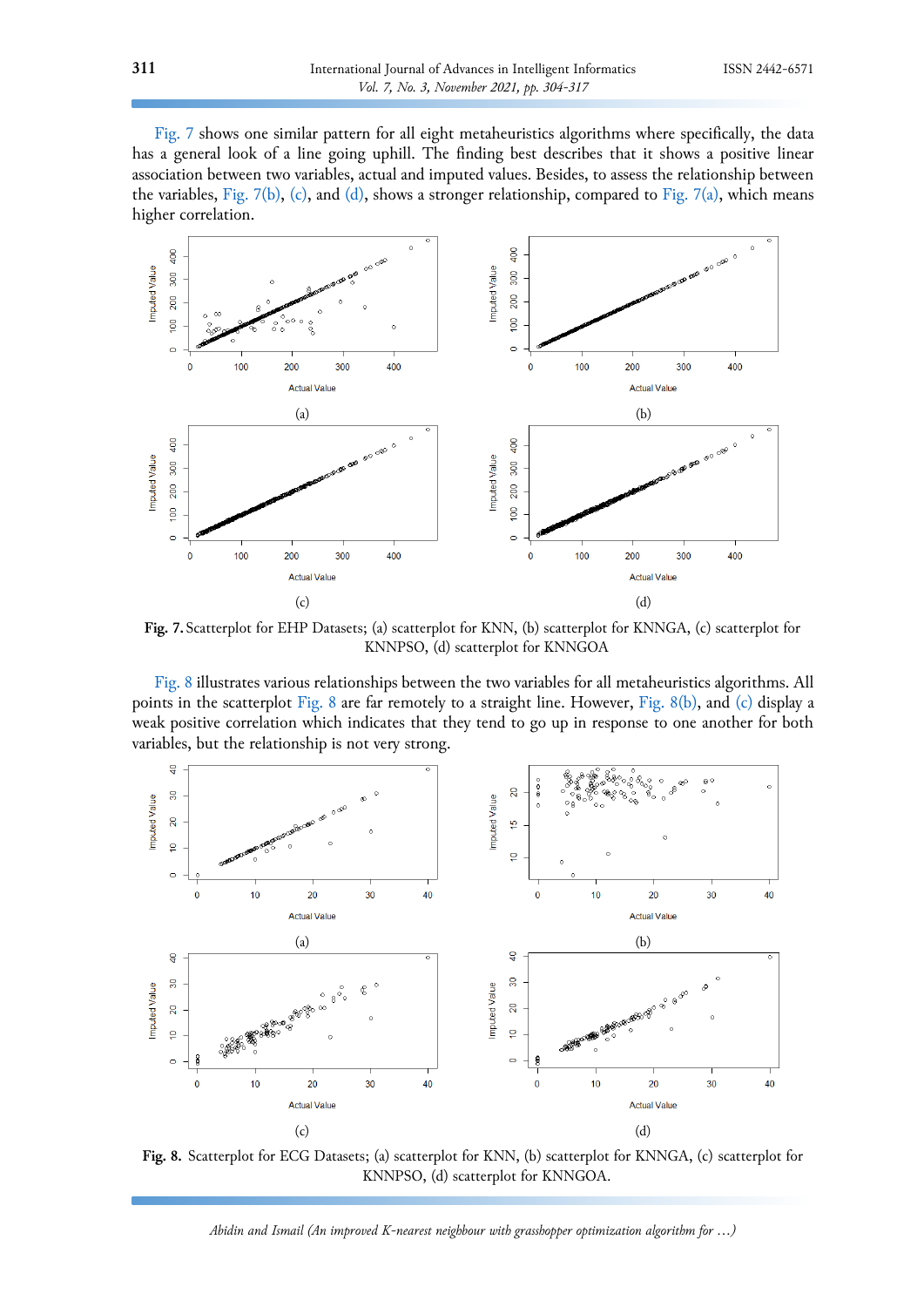Among all the subfigures in [Fig.](#page-8-0) 9, GOA has demonstrated the perfect positive, linear, and strong relationship for both variables. However[, Fig.](#page-8-0) 9(b) and [\(c\)](#page-8-0) illustrate a positive and moderate correlations.

<span id="page-8-0"></span>

**Fig. 9.** Scatterplot for Blood test Datasets; (a) scatterplot for KNN, (b) scatterplot for KNNGA, (c) scatterplot for KNNPSO, (d) scatterplot for KNNGOA.

[Fig.](#page-8-1) 10 clearly illustrates that only Fig. [10\(b\) d](#page-8-1)emonstrated a different trend, which is weakly correlated. As shown in Fig. [10\(a\),](#page-8-1) [\(c\),](#page-8-2) and [\(d\),](#page-8-2) the graph describes a strong correlated positive linear relationship between the two variables.

<span id="page-8-2"></span><span id="page-8-1"></span>

**Fig. 10.** Scatterplot for Automobile Datasets; (a) scatterplot for KNN, (b) scatterplot for KNNGA, (c) scatterplot for KNNPSO, (d) scatterplot for KNNGOA.

[Fig.](#page-9-0) 11 shows a close trend for all eight algorithms. Fig. [11 \(c\)](#page-9-1) and [\(d\)](#page-9-1) points out an identical strongly correlated, positive, and linear relationship. The evidence is by the much cleaner line formed by the data points.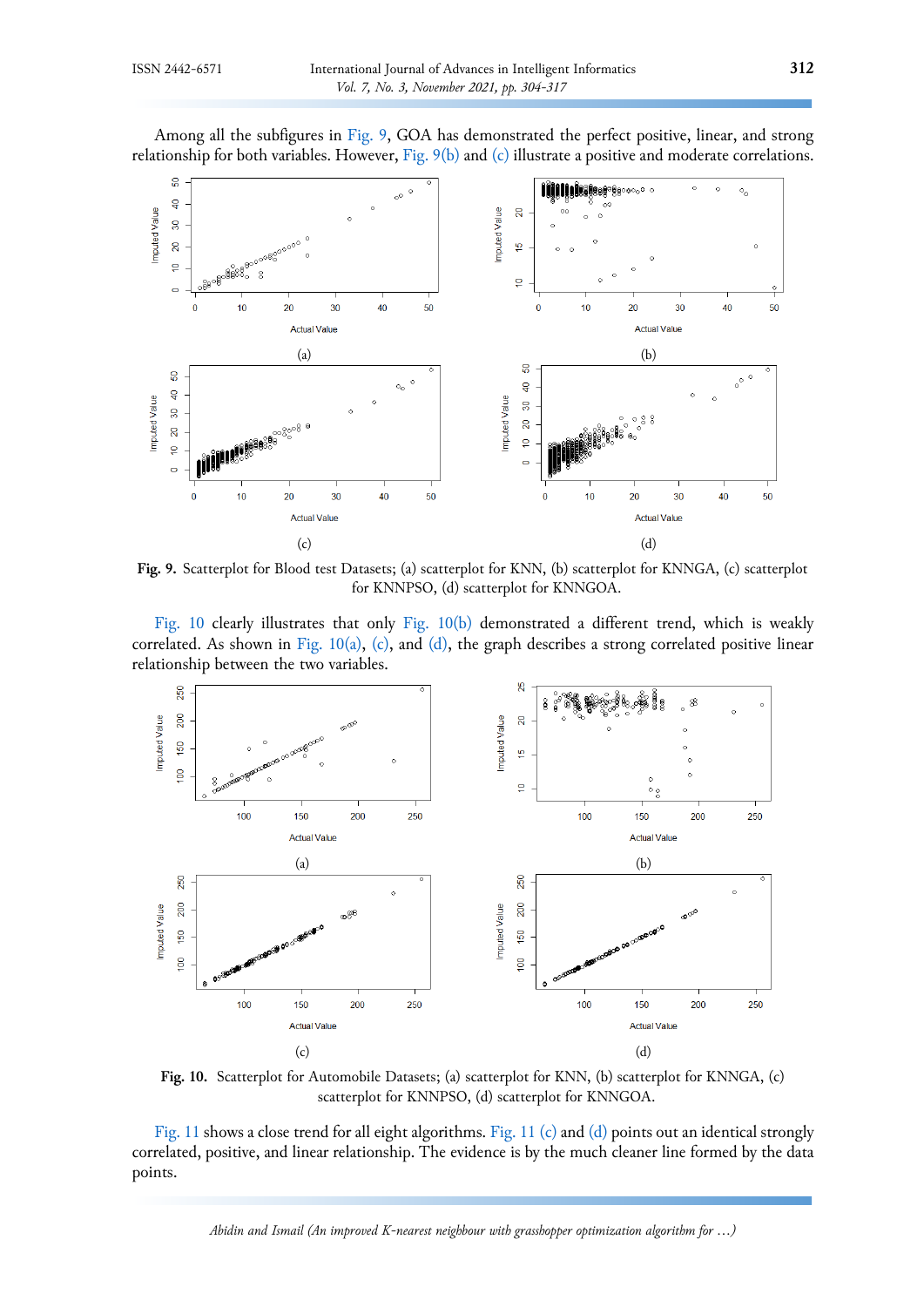<span id="page-9-0"></span>

<span id="page-9-1"></span>**Fig. 11.** Scatterplot for Air Quality Datasets; (a) scatterplot for KNN, (b) scatterplot for KNNGA, (c) scatterplot for KNNPSO, (d) scatterplot for KNNGOA

To conclude, relying the interpretation on scatterplot only is individually biased. Therefore, extensive experiments are carried out to support the discussion made in the following section.

#### **3.2. Error Accuracy**

In general, the results highlighted for error accuracy is that the most promising finding was an optimization of KNN with Grasshopper Optimization Algorithm (GOA). KNNGOA showed the lowest error accuracy for all nine datasets regarding the size of datasets and missing value rates, except for the ECG heartbeat dataset.

Table 4 describes all four relative error parameters. KNNGOA consistently demonstrated impressive performance, providing a low error accuracy from the KNN imputation algorithm. According to Table 4, ECG heartbeat and Air Quality datasets display an unusual result for MAPE. For all algorithms, KNN and eight metaheuristics-based KNN algorithms, the results imply that the function will return –Inf, Inf, or NaN if actual is instability at or near zero.

| Dataset             | ML Algorithm            | <b>MAE</b>                                                                                         | <b>MSE</b>                           | <b>RMSE</b> | <b>MAPE</b>          |
|---------------------|-------------------------|----------------------------------------------------------------------------------------------------|--------------------------------------|-------------|----------------------|
|                     | <b>KNN</b>              | 1.6561                                                                                             | 4.4834                               | 2.1174      | 0.1402               |
| KD1                 | KNN GA                  | 12.054                                                                                             | 164.29                               | 12.817      | 1.1355               |
|                     | <b>KNNPSO</b>           | 3.1511                                                                                             | 14.682                               | 3.8318      | 0.2714               |
|                     | <b>KNNGOA</b>           | 0.8947                                                                                             | 1.5695                               | 1.2523      | 0.0751               |
|                     | <b>KNN</b>              | 11.914                                                                                             | 831.28                               | 28.832      | 4.1541               |
| KD2                 | <b>KNNGA</b>            | $7.75E + 2$<br>$2.99E+6$<br><b>KNNPSO</b><br>10.974<br>14.338<br><b>KNNGOA</b><br>1.3426<br>2.8493 | $1.73E + 3$                          | 4.9291      |                      |
|                     |                         |                                                                                                    | 32.491<br>26.213<br>2.6266<br>0.6621 | 9.2211      | 8.4302               |
|                     |                         |                                                                                                    |                                      | 1.6880      | 0.2437               |
|                     | <b>KNN</b>              | 1.7878                                                                                             |                                      | 5.7000      | 0.0355               |
| <b>HCC</b> Survival | <b>KNNGA</b>            | 5.1198<br><b>KNNPSO</b><br>1.3284                                                                  | 5.1198                               | 0.0841      |                      |
|                     | <b>KNNGOA</b><br>0.6595 | 1.6207                                                                                             | 0.0216                               |             |                      |
|                     |                         | 0.8136                                                                                             | 0.0109                               |             |                      |
|                     |                         |                                                                                                    |                                      |             | Table 2. (Continued) |

**Table 2.** Error accuracy for all datasets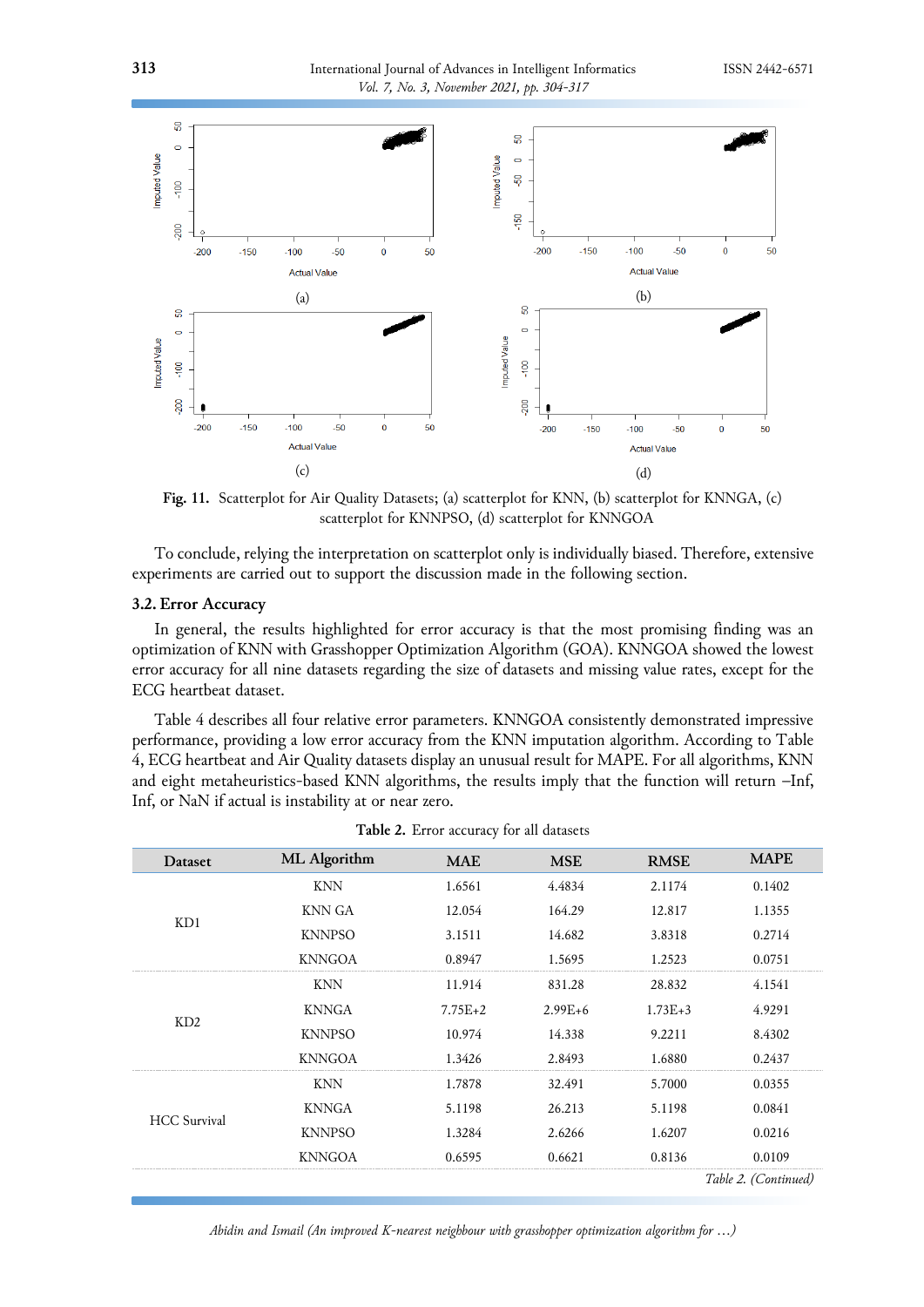| Dataset           | ML Algorithm  | <b>MAE</b>  | <b>MSE</b>  | <b>RMSE</b> | <b>MAPE</b> |
|-------------------|---------------|-------------|-------------|-------------|-------------|
|                   | <b>KNN</b>    | 2.7619      | 0.6838      | 8.2693      | 2.8554      |
|                   | <b>KNNGA</b>  | 5.1111      | 26.124      | 5.1111      | 6.4715      |
| AKI               | <b>KNNPSO</b> | 1.2897      | 2.3314      | 1.5269      | 1.5847      |
|                   | <b>KNNGOA</b> | 0.7773      | 1.0139      | 1.0069      | 0.9703      |
|                   | <b>KNN</b>    | 5.2444      | 661.00      | 25.709      | 0.0386      |
|                   | <b>KNNGA</b>  | 5.1151      | 26.163      | 5.1151      | 0.0637      |
| EHP               | <b>KNNPSO</b> | 2.3977      | 9.9731      | 3.7243      | 0.0524      |
|                   | <b>KNNGOA</b> | 2.3719      | 8.2633      | 2.8746      | 0.0303      |
|                   | <b>KNN</b>    | 7.3614      | 5.1679      | 9.7798      | <b>NaN</b>  |
|                   | <b>KNNGA</b>  | 9.9721      | 127.52      | 11.293      | Inf         |
| ECG               | <b>KNNPSO</b> | 0.9266      | 3.8344      | 1.9581      | Inf         |
|                   | <b>KNNGOA</b> | 1.5718      | 5.9489      | 2.4390      | Inf         |
|                   | <b>KNN</b>    | 0.1093      | 0.4427      | 0.6653      | 0.0150      |
| <b>Blood Test</b> | <b>KNNGA</b>  | 18.133      | 349.33      | 18.690      | 8.2347      |
| Analysis          | <b>KNNPSO</b> | 1.3389      | 2.8845      | 1.6983      | 0.5356      |
|                   | <b>KNNGOA</b> | 0.0259      | 0.0105      | 0.0322      | 0.0102      |
|                   | <b>KNN</b>    | 2.1595      | 114.56      | 10.703      | 0.0163      |
|                   | <b>KNNGA</b>  | $1.00E + 2$ | $1.13E + 4$ | $1.06E + 2$ | $8.02E-1$   |
| Automobile        | <b>KNNPSO</b> | 1.2505      | 2.5725      | 1.6039      | 0.0109      |
|                   | <b>KNNGOA</b> | 0.6461      | 0.6751      | 0.8221      | 0.0057      |
|                   | <b>KNN</b>    | 6.7390      | 784.88      | 28.015      | NaN         |
|                   | <b>KNNGA</b>  | 26.169      | 689.78      | 26.263      | Inf         |
| Air Quality       | <b>KNNPSO</b> | 1.4398      | 3.5005      | 1.8709      | Inf         |
|                   | <b>KNNGOA</b> | 1.3865      | 2.7723      | 1.7932      | Inf         |

*Table 2. (Continued)*

# **3.3. Computation Time**

Another investigation that governs the efficiency of an algorithm is by measuring the computation time. The tradeoff between error accuracy and time complexity is considered by comparing the results. [Table 3](#page-10-0) shows that 4 out of 9 datasets have the fastest time using GOA. Time computation tradeoff refers to slow execution time in exchange for the lowest error accuracy. Although only four datasets show GOA achieved as the fastest computation time, GOA still appeared and achieved as the high accuracy.

|  | Table 3. Computation time for all dataset |  |  |  |  |
|--|-------------------------------------------|--|--|--|--|
|--|-------------------------------------------|--|--|--|--|

<span id="page-10-0"></span>

| <b>Dataset</b>      | <b>KNNGA</b> | <b>KNNPSO</b> | <b>KNNGOA</b> |
|---------------------|--------------|---------------|---------------|
| KD1                 | 10.38        | 11.16         | 40.19         |
| KD2                 | 22.34        | 18.82         | 17.9          |
| <b>HCC</b> Survival | 12.3         | 12.05         | 7.54          |
| AKI                 | 1.05         | 1.68          | $1.19$ min    |
| EHP                 | 53.34        | $2.23$ min    | 30.39         |
| ECG Heartheat       | 12.43        | 11.84         | 11.59         |
| Blood test analysis | 24.73        | 25.90         | 23.45         |
| Automobile          | 15.89        | 17.45         | 13.96         |
| Air Quality         | $3.14$ hrs   | $3.58$ hrs    | $43.59$ min   |
|                     |              |               |               |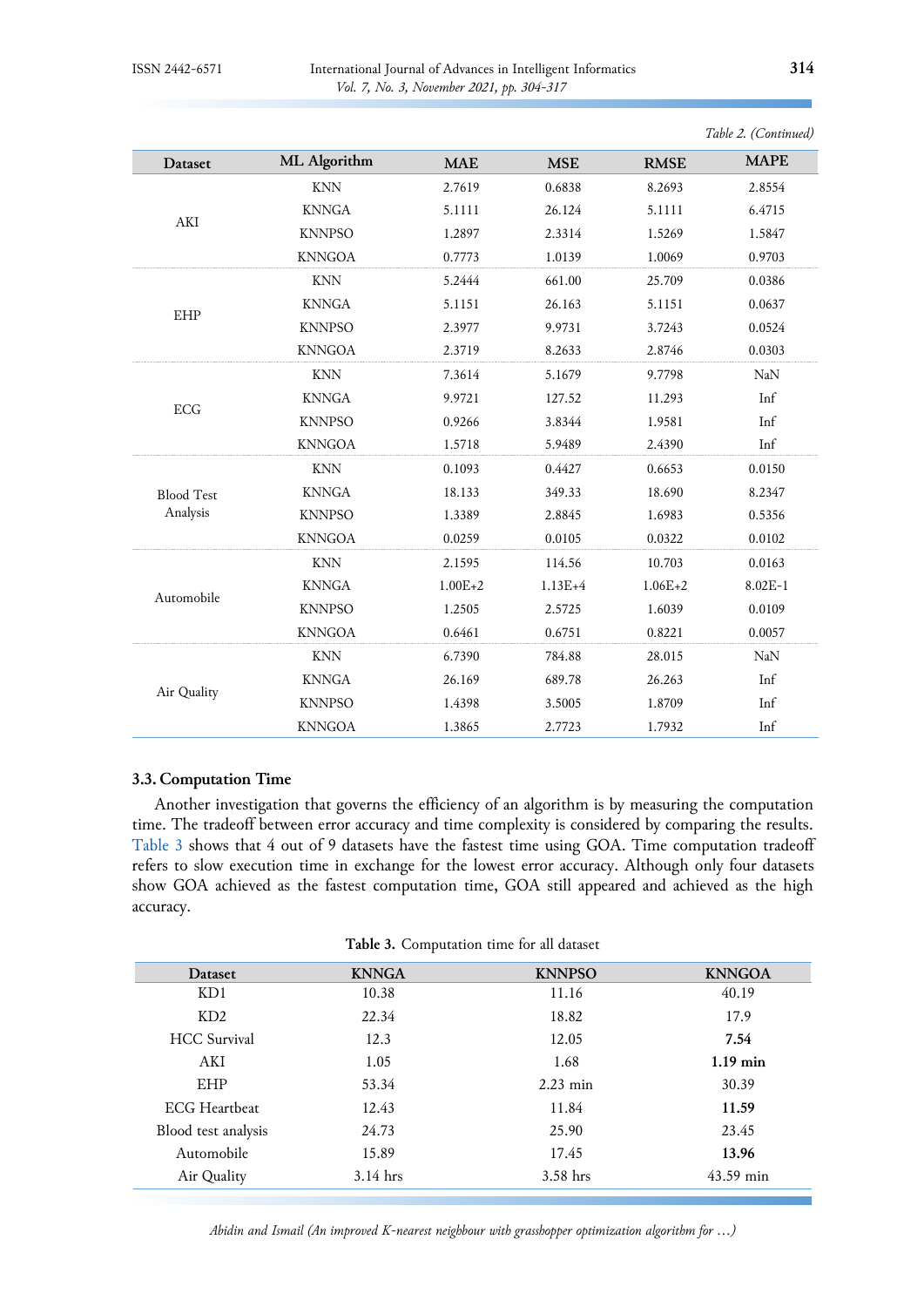# **4. Conclusion**

In this paper, we present a novel method that improves imputation performance based on K-nearest neighbors by using the Grasshopper Optimization Algorithm (GOA). The hybrid model KNNGOA is applied to optimize the imputation algorithm and missing value problems. It is essential because any analysis can draw an inaccurate inference due to the missing value. Experiments are conducted to evaluate the imputation accuracy of the proposed KNNGOA on the five real-world datasets from all public websites. According to three different evaluation criteria, error accuracy, statistical test, and time computing, the proposed KNNGOA constantly outperforms and performs better than other algorithms. Currently, the proposed solution is time-consuming because the training procedure for GOA is repeated many times to find the optimal solution and attribute weights for big datasets. Therefore, some modifications are needed as a tradeoff, thus reducing the computational time. In future work, we attempt to tailor the model for big datasets by concurrently applying a solution of speeding up the training time of KNN by using some methods to reduce the size of datasets.

# **Acknowledgment**

This research is financially supported by a grant from the Ministry of Higher Education Malaysia: Fundamental Research Grant Scheme (FRGS/1/2018/ICT02/UIAM/02/1).

# **Declarations**

**Author contribution.** All authors contributed equally to the main contributor to this paper. All authors read and approved the final paper.

**Funding statement.** This research is financially supported by a grant from the Ministry of Higher Education Malaysia: Fundamental Research Grant Scheme (FRGS/1/2018/ICT02/UIAM/02/1).

**Conflict of interest.** The authors declare no conflict of interest.

**Additional information.** No additional information is available for this paper.

# **References**

- <span id="page-11-0"></span>[1] R. Pan, T. Yang, J. Cao, K. Lu, and Z. Zhang, "Missing data imputation by K nearest neighbours based on grey relational structure and mutual information," *J. Appl. Intell.*, vol. 43, no. 3, pp. 614–632, 2015. doi: [10.1007/s10489-015-0666-x.](https://doi.org/10.1007/s10489-015-0666-x)
- <span id="page-11-1"></span>[2] A. Ngueilbaye, H. Wang, D. A. Mahamat, and S. B. Junaidu, "Modulo 9 model-based learning for missing data imputation," *Appl. Soft Comput.*, vol. 103, p. 107167, 2021, doi: [10.1016/j.asoc.2021.107167.](https://doi.org/10.1016/j.asoc.2021.107167)
- <span id="page-11-2"></span>[3] V. Agarwal, "Research on Data Preprocessing and Categorization Technique for Smartphone Review Analysis," *Int. J. Comput. Appl.*, vol. 131, no. 4, pp. 30–36, 2015. doi: [10.5120/ijca2015907309.](https://doi.org/10.5120/ijca2015907309)
- <span id="page-11-3"></span>[4] N. Z. Zainal Abidin, A. R. Ismail, and N. A. Emran, "Performance Analysis of Machine Learning Algorithms for Missing Value Imputation," *Int. J. Adv. Comput. Sci. Appl.*, vol. 9, no. 6, 2018. doi: [10.14569/IJACSA.2018.090660.](https://doi.org/10.14569/IJACSA.2018.090660)
- <span id="page-11-4"></span>[5] B. J. Wells *et al.*, "Strategies for Handling Missing Data in Electronic Health Record Derived Data," *EDM Forum Community*, vol. 1, pp. 12–17, 2013. doi: [10.13063/2327-9214.1035.](https://doi.org/10.13063/2327-9214.1035)
- <span id="page-11-5"></span>[6] P. Rani, R. Kumar, and A. Jain, "Multistage Model for Accurate Prediction of Missing Values Using Imputation Methods in Heart Disease Dataset," in *Innovative Data Communication Technologies and Application*, 2021, pp. 637–653. doi: [10.1007/978-981-15-9651-3\\_53.](https://doi.org/10.1007/978-981-15-9651-3_53)
- <span id="page-11-6"></span>[7] N. A. M. Pauzi, Y. B. Wah, S. M. Deni, S. K. N. A. Rahim, and Suhartono, "Comparison of single and mice imputation methods for missing values: A simulation study," *Pertanika J. Sci. Technol.*, vol. 29, no. 2, pp. 979–998, 2021. doi[: 10.47836/pjst.29.2.15.](https://doi.org/10.47836/pjst.29.2.15)
- <span id="page-11-7"></span>[8] G. E. A. P. A. Batista and M. C. Monard, "An analysis of four missing data treatment methods for supervised learning," *Appl. Artif. Intell.*, vol. 17, no. 5–6, pp. 519–533, 2003. doi: [10.1080/713827181.](https://doi.org/10.1080/713827181)
- <span id="page-11-8"></span>[9] S. Faisal and G. Tutz, "Multiple imputation using nearest neighbor methods," *Inf. Sci. (Ny).*, vol. 570, pp. 500–516, 2021. doi[: 10.1016/j.ins.2021.04.009.](https://doi.org/10.1016/j.ins.2021.04.009)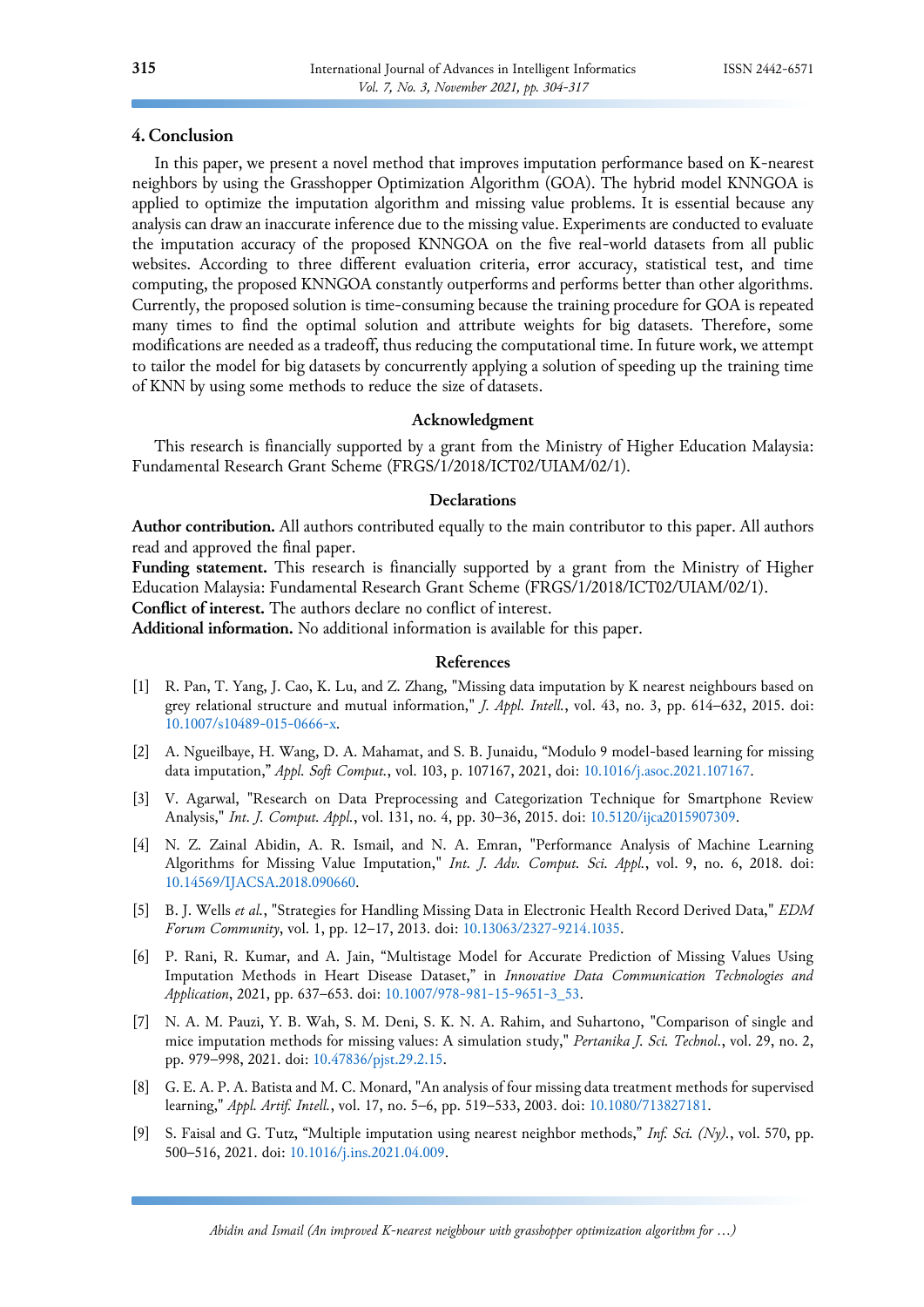- <span id="page-12-0"></span>[10] H. M. Dodeen, "Effectiveness of Valid Mean Substitution in Treating Missing Data in Attitude Assessment," *Assess. Eval. High. Educ.*, Vol. 28, No. 5, p. 505-513, 2003. doi: [10.1080/02602930301674.](https://doi.org/10.1080/02602930301674)
- <span id="page-12-1"></span>[11] J. W. Graham, "Analysis of Missing Data," in *Missing Data: Analysis and Design*, Statistics for Social and Behavioral Sciences, Ed. New York: Springer Science + Business Media, 2012, pp. 47–68. doi[: 10.1007/978-](https://doi.org/10.1007/978-1-4614-4018-5_2) [1-4614-4018-5\\_2.](https://doi.org/10.1007/978-1-4614-4018-5_2)
- <span id="page-12-2"></span>[12] A. Lamba and D. Kumar, "Survey on KNN and Its Variants," *Int. J. Adv. Res. Comput. Commun. Eng.*, vol. 5, no. 5, 2016. doi: [10.17148/IJARCCE.2016.55101.](https://doi.org/10.17148/IJARCCE.2016.55101)
- [13] S. Zhang, "Nearest neighbor selection for iteratively k NN imputation," *J. Syst. Softw.*, vol. 85, no. 11, pp. 2541–2552, 2012. doi: [10.1016/j.jss.2012.05.073.](https://doi.org/10.1016/j.jss.2012.05.073)
- <span id="page-12-3"></span>[14] O. Kramer, "Dimensionality Reduction by Unsupervised K-Nearest Neighbor Regression," *Int. Conf. Mach. Learn. Appl.*, pp. 2–5, 2011. doi: [10.1109/ICMLA.2011.55.](https://doi.org/10.1109/ICMLA.2011.55)
- <span id="page-12-4"></span>[15] N. A. B. Kamisan, M. H. Lee, A. G. Hussin, and Y. Z. Zubairi, "Imputation techniques for incomplete load data based on seasonality and orientation of the missing values," *Sains Malaysiana*, vol. 49, no. 5, pp. 1165– 1174, 2020. doi: [10.17576/jsm-2020-4905-22.](https://doi.org/10.17576/jsm-2020-4905-22)
- <span id="page-12-5"></span>[16] H. Singh and B. Singh, "A Comparison of Optimization Algorithms for Standard Benchmark Functions," *Int. J. Adv. Res. Comput. Sci.*, vol. 8, no. 7, pp. 1249–1254, 2017. doi: [10.26483/ijarcs.v8i7.4581.](https://doi.org/10.26483/ijarcs.v8i7.4581)
- <span id="page-12-6"></span>[17] S. Jiang, G. Pang, M. Wu, and L. Kuang, " An improved K-nearest-neighbor algorithm for text categorization," *Expert Syst. Appl.,* Vol. 39, No. 1, p. 1503-1509, 2012. doi: [10.1016/j.eswa.2011.08.040.](https://doi.org/10.1016/j.eswa.2011.08.040)
- [18] H. A. E Alfeilat, A. B. A. Hassanat, O. Lasassmeh, A. S. Tarawneh, M. B. Alhasanat, H. S. E. Salman, and V. B. S. Prasath " Effects of Distance Measure Choice on K-Nearest Neighbor Classifier Performance: A Review," *Big Data,* Vol. 7, No. 4*,* pp. 1–50, 2019. doi: [10.1089/big.2018.0175.](https://doi.org/10.1089/big.2018.0175)
- [19] C. D. Yu and B. Xiao, "Performance Optimization for the K Nearest-Neighbor Kernel on x86 Architectures," *Proceeding Int. Conf. High Perform. Comput. Networking, Storage Anal.*, 2015. doi: [10.1145/2807591.2807601.](https://doi.org/10.1145/2807591.2807601)
- <span id="page-12-7"></span>[20] M. Shahjaman, M. R. Rahman, T. Islam, M. R. Auwul, M. A. Moni, and M. N. H. Mollah, "rMisbeta: A robust missing value imputation approach in transcriptomics and metabolomics data," *Comput. Biol. Med.*, vol. 138, p. 104911, 2021. doi: [10.1016/j.compbiomed.2021.104911.](https://doi.org/10.1016/j.compbiomed.2021.104911)
- <span id="page-12-8"></span>[21] S. P. Mandel J, "A Comparison of Six Methods for Missing Data Imputation," *J. Biom. Biostat.*, vol. 6, no. 1, pp. 1–6, 2015. doi: [10.4172/2155-6180.1000224.](https://doi.org/10.4172/2155-6180.1000224)
- [22] S. I. Khan and A. S. M. L. Hoque, "SICE: an improved missing data imputation technique," *J. Big Data*, vol. 7, no. 1, 2020. doi: [10.1186/s40537-020-00313-w.](https://doi.org/10.1186/s40537-020-00313-w)
- [23] K. K. Sharma and A. Seal, "Spectral embedded generalized mean based k-nearest neighbors clustering with S-distance," *Expert Syst. Appl.*, vol. 169, p. 114326, 2021. doi: [10.1016/j.eswa.2020.114326.](https://doi.org/10.1016/j.eswa.2020.114326)
- <span id="page-12-9"></span>[24] P. Jönsson and C. Wohlin, "An evaluation of k-nearest neighbour imputation using lIkert data," in *Proceedings - International Software Metrics Symposium*, 2004, pp. 108–118. doi: [10.1109/METRIC.2004.1357895.](https://doi.org/10.1109/METRIC.2004.1357895)
- [25] S. Oehmcke, O. Zielinski, and O. Kramer, "kNN ensembles with penalized DTW for multivariate time series imputation," *Proc. Int. Jt. Conf. Neural Networks*, vol. 2016–Octob, pp. 2774–2781, 2016. doi: [10.1109/IJCNN.2016.7727549.](https://doi.org/10.1109/IJCNN.2016.7727549)
- [26] M. Tabassian, M. Alessandrini, R. Jasaityte, L. De Marchi, G. Masetti, and J. D'Hooge, "Handling missing strain (rate) curves using K-nearest neighbor imputation," *IEEE Int. Ultrason. Symp. IUS*, vol. 2016–Novem, pp. 1–4, 2016. doi: [10.1109/ULTSYM.2016.7728809.](https://doi.org/10.1109/ULTSYM.2016.7728809)
- <span id="page-12-10"></span>[27] M. Askarian, G. Escudero, M. Graells, R. Zarghami, F. Jalali-Farahani, and N. Mostoufi, "Fault diagnosis of chemical processes with incomplete observations: A comparative study," *Comput. Chem. Eng.*, vol. 84, pp. 104–116, 2016. doi[: 10.1016/j.compchemeng.2015.08.018.](https://doi.org/10.1016/j.compchemeng.2015.08.018)
- <span id="page-12-11"></span>[28] S. Mirjalili, P. Jangir, and S. Saremi, "Multi-objective ant lion optimizer: a multi-objective optimization algorithm for solving engineering problems," *Appl. Intell.*, vol. 46, no. 1, pp. 79–95, Jan. 2017. doi: [10.1007/s10489-016-0825-8.](https://doi.org/10.1007/s10489-016-0825-8)